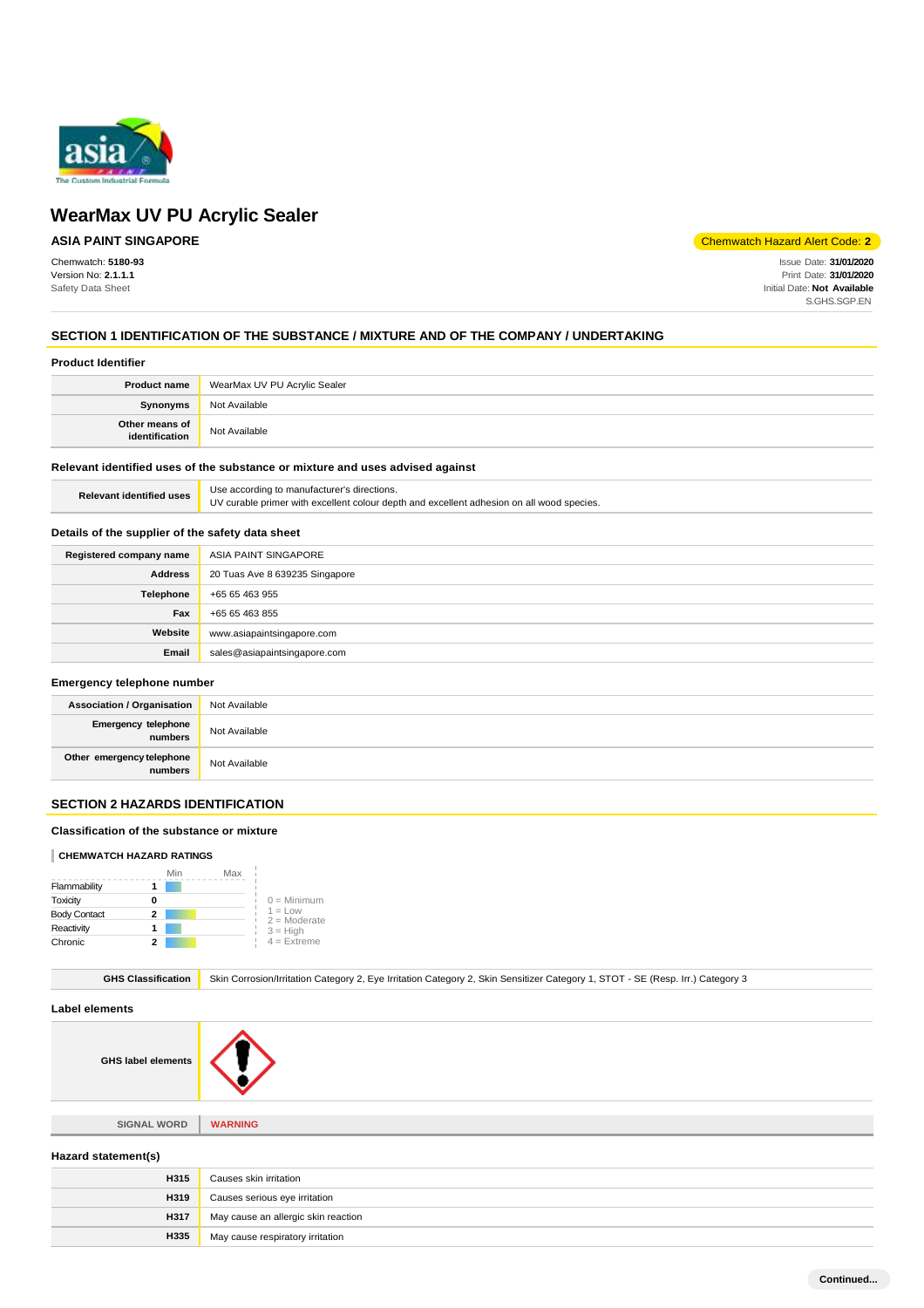#### **Precautionary statement(s) Prevention**

| P271 | Use only outdoors or in a well-ventilated area.                            |
|------|----------------------------------------------------------------------------|
| P280 | Wear protective gloves/protective clothing/eye protection/face protection. |
| P261 | Avoid breathing dust/fume/gas/mist/vapours/spray.                          |
| P272 | Contaminated work clothing should not be allowed out of the workplace.     |

#### **Precautionary statement(s) Response**

| P302+P352      | IF ON SKIN: Wash with plenty of water and soap                                                                                   |  |
|----------------|----------------------------------------------------------------------------------------------------------------------------------|--|
| P305+P351+P338 | IF IN EYES: Rinse cautiously with water for several minutes. Remove contact lenses, if present and easy to do. Continue rinsing. |  |
| P312           | Call a POISON CENTER/doctor/physician/first aider/if you feel unwell.                                                            |  |
| P333+P313      | If skin irritation or rash occurs: Get medical advice/attention.                                                                 |  |
| P337+P313      | If eye irritation persists: Get medical advice/attention.                                                                        |  |
| P362+P364      | Take off contaminated clothing and wash it before reuse.                                                                         |  |
| P304+P340      | IF INHALED: Remove person to fresh air and keep comfortable for breathing.                                                       |  |

#### **Precautionary statement(s) Storage**

| P405      | $_{7}$ torc<br>≅locked up.                                       |
|-----------|------------------------------------------------------------------|
| P403+P233 | Store in a well-ventilated place. Keep container tightly closed. |

#### **Precautionary statement(s) Disposal**

**P501** Dispose of contents/container in accordance with local regulations.

#### **SECTION 3 COMPOSITION / INFORMATION ON INGREDIENTS**

#### **Substances**

See section below for composition of Mixtures

#### **Mixtures**

| <b>CAS No</b> | %[weight] | Name                    |
|---------------|-----------|-------------------------|
| 57472-68-1    | $10 - 20$ | vlene alvcol diacrvlate |
| 27138-31-4    | $0.5 - 1$ | vlene alvcol dibenzoate |

## **SECTION 4 FIRST AID MEASURES**

**Description of first aid measures**

| <b>Eye Contact</b>  | If this product comes in contact with the eyes:<br>Wash out immediately with fresh running water.<br>Ensure complete irrigation of the eye by keeping eyelids apart and away from eye and moving the eyelids by occasionally lifting the upper and lower lids.<br>Seek medical attention without delay; if pain persists or recurs seek medical attention.<br>Removal of contact lenses after an eye injury should only be undertaken by skilled personnel.                                      |
|---------------------|--------------------------------------------------------------------------------------------------------------------------------------------------------------------------------------------------------------------------------------------------------------------------------------------------------------------------------------------------------------------------------------------------------------------------------------------------------------------------------------------------|
| <b>Skin Contact</b> | If skin contact occurs:<br>Immediately remove all contaminated clothing, including footwear.<br>Flush skin and hair with running water (and soap if available).<br>Seek medical attention in event of irritation.                                                                                                                                                                                                                                                                                |
| <b>Inhalation</b>   | If furnes or combustion products are inhaled remove from contaminated area.<br>Lay patient down. Keep warm and rested.<br>Prostheses such as false teeth, which may block airway, should be removed, where possible, prior to initiating first aid procedures.<br>Apply artificial respiration if not breathing, preferably with a demand valve resuscitator, bag-valve mask device, or pocket mask as trained. Perform CPR if<br>necessary.<br>Transport to hospital, or doctor, without delay. |
| Ingestion           | Immediately give a glass of water.<br>First aid is not generally required. If in doubt, contact a Poisons Information Centre or a doctor.                                                                                                                                                                                                                                                                                                                                                        |

### **Indication of any immediate medical attention and special treatment needed**

Treat symptomatically.

# **SECTION 5 FIREFIGHTING MEASURES**

# **Extinguishing media**

| ▶ Water spray or fog.<br>Foam.<br>▶ Dry chemical powder.<br>▶ BCF (where regulations permit).<br>Carbon dioxide. |
|------------------------------------------------------------------------------------------------------------------|
|------------------------------------------------------------------------------------------------------------------|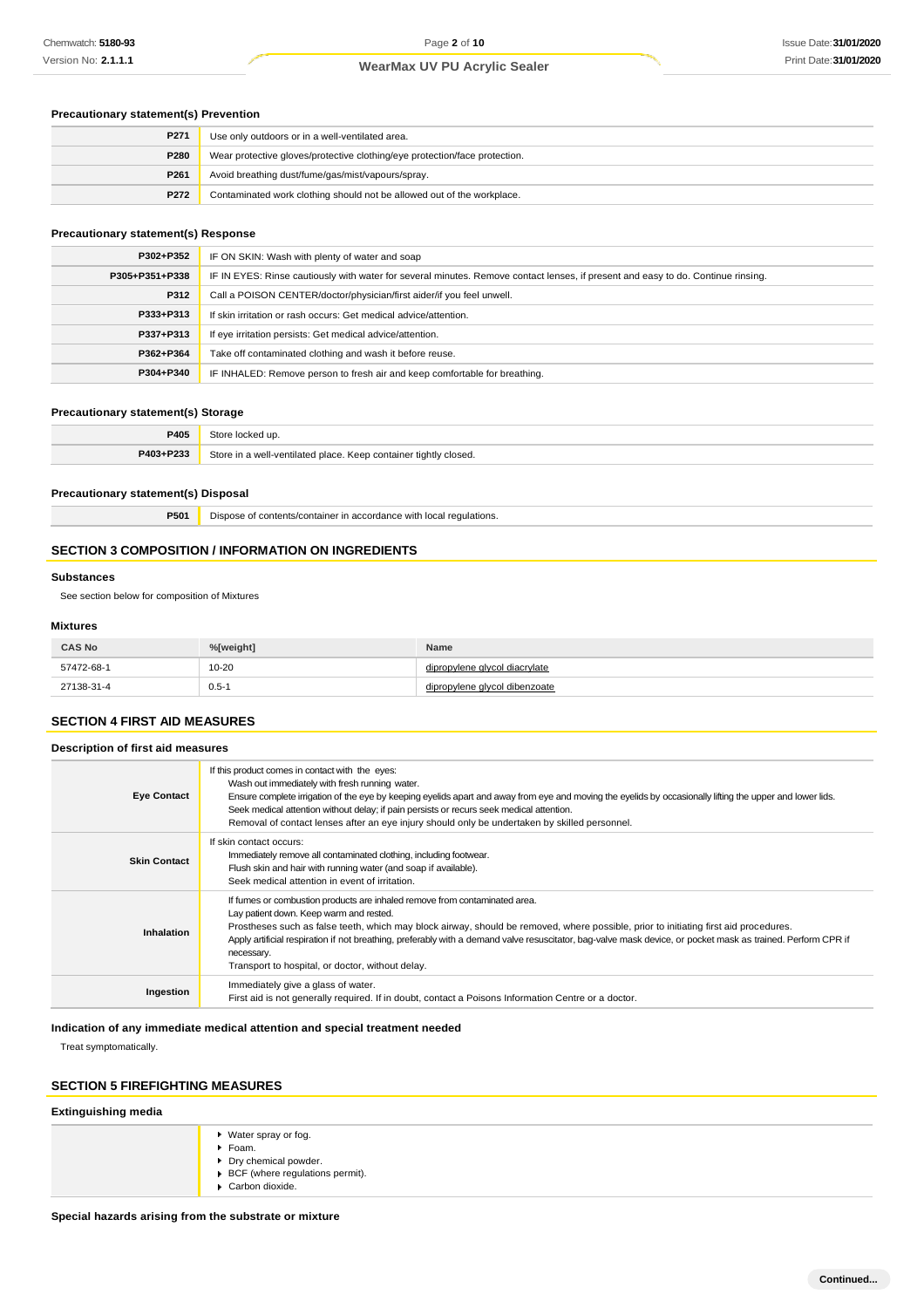| <b>Fire Incompatibility</b>    | Avoid contamination with oxidising agents i.e. nitrates, oxidising acids, chlorine bleaches, pool chlorine etc. as ignition may result                                                                                                                                                                                                                                                                                                                                                                                                                                                                                                                                                                                        |
|--------------------------------|-------------------------------------------------------------------------------------------------------------------------------------------------------------------------------------------------------------------------------------------------------------------------------------------------------------------------------------------------------------------------------------------------------------------------------------------------------------------------------------------------------------------------------------------------------------------------------------------------------------------------------------------------------------------------------------------------------------------------------|
| <b>Advice for firefighters</b> |                                                                                                                                                                                                                                                                                                                                                                                                                                                                                                                                                                                                                                                                                                                               |
| <b>Fire Fighting</b>           | Alert Fire Brigade and tell them location and nature of hazard.<br>May be violently or explosively reactive.<br>Wear full body protective clothing with breathing apparatus.<br>Prevent, by any means available, spillage from entering drains or water course.<br>Fight fire from a safe distance, with adequate cover.<br>If safe, switch off electrical equipment until vapour fire hazard removed.<br>Use water delivered as a fine spray to control the fire and cool adjacent area.<br>Avoid spraying water onto liquid pools.<br>Do not approach containers suspected to be hot.<br>Cool fire exposed containers with water spray from a protected location.<br>If safe to do so, remove containers from path of fire. |
| <b>Fire/Explosion Hazard</b>   | Combustible.<br>Slight fire hazard when exposed to heat or flame.<br>Heating may cause expansion or decomposition leading to violent rupture of containers.<br>On combustion, may emit toxic fumes of carbon monoxide (CO).<br>May emit acrid smoke.<br>Mists containing combustible materials may be explosive.<br>Combustion products include, carbon dioxide (CO2), other pyrolysis products typical of burning organic materialMay emit poisonous fumes. May emit corrosive<br>fumes.                                                                                                                                                                                                                                     |

# **SECTION 6 ACCIDENTAL RELEASE MEASURES**

### **Personal precautions, protective equipment and emergency procedures**

| <b>Minor Spills</b> | Remove all ignition sources.<br>Clean up all spills immediately.<br>Avoid breathing vapours and contact with skin and eyes.<br>Control personal contact with the substance, by using protective equipment.<br>Contain and absorb spill with sand, earth, inert material or vermiculite.<br>Wipe up.<br>Place in a suitable, labelled container for waste disposal.                                                                                                                                                                                                                                                                                                                                                                                                  |
|---------------------|---------------------------------------------------------------------------------------------------------------------------------------------------------------------------------------------------------------------------------------------------------------------------------------------------------------------------------------------------------------------------------------------------------------------------------------------------------------------------------------------------------------------------------------------------------------------------------------------------------------------------------------------------------------------------------------------------------------------------------------------------------------------|
| <b>Major Spills</b> | Moderate hazard.<br>Clear area of personnel and move upwind.<br>Alert Fire Brigade and tell them location and nature of hazard.<br>Wear breathing apparatus plus protective gloves.<br>Prevent, by any means available, spillage from entering drains or water course.<br>No smoking, naked lights or ignition sources.<br>Increase ventilation.<br>Stop leak if safe to do so.<br>Contain spill with sand, earth or vermiculite.<br>Collect recoverable product into labelled containers for recycling.<br>Absorb remaining product with sand, earth or vermiculite.<br>Collect solid residues and seal in labelled drums for disposal.<br>Wash area and prevent runoff into drains.<br>If contamination of drains or waterways occurs, advise emergency services. |
|                     |                                                                                                                                                                                                                                                                                                                                                                                                                                                                                                                                                                                                                                                                                                                                                                     |

Personal Protective Equipment advice is contained in Section 8 of the SDS.

# **SECTION 7 HANDLING AND STORAGE**

#### **Precautions for safe handling**

|               | • Most acrylic monomers have low viscosity therefore pouring, material transfer and processing of these materials do not necessitate heating.<br>▶ Viscous monomers may require heating to facilitate handling. To facilitate product transfer from original containers, product must be heated to no more than<br>60 deg. C. (140 F.), for not more than 24 hours.<br>Do NOT use localised heat sources such as band heaters to heat/ melt product.<br>• Do NOT use steam.                                                                                                                                                                                                                                                                                                                                                                                                                                                                                                                                                                                                                                                                                                                                                                                                                                                                                                                                                                                                                                                                                                                                                                                                                                                                                                                                                                                                                                                                                                                                                    |
|---------------|--------------------------------------------------------------------------------------------------------------------------------------------------------------------------------------------------------------------------------------------------------------------------------------------------------------------------------------------------------------------------------------------------------------------------------------------------------------------------------------------------------------------------------------------------------------------------------------------------------------------------------------------------------------------------------------------------------------------------------------------------------------------------------------------------------------------------------------------------------------------------------------------------------------------------------------------------------------------------------------------------------------------------------------------------------------------------------------------------------------------------------------------------------------------------------------------------------------------------------------------------------------------------------------------------------------------------------------------------------------------------------------------------------------------------------------------------------------------------------------------------------------------------------------------------------------------------------------------------------------------------------------------------------------------------------------------------------------------------------------------------------------------------------------------------------------------------------------------------------------------------------------------------------------------------------------------------------------------------------------------------------------------------------|
|               | Hot boxes or hot rooms are recommended for heating/melting material. The hot box or hot room should be set a maximum temperature of 60 deg. C. (140 F.).                                                                                                                                                                                                                                                                                                                                                                                                                                                                                                                                                                                                                                                                                                                                                                                                                                                                                                                                                                                                                                                                                                                                                                                                                                                                                                                                                                                                                                                                                                                                                                                                                                                                                                                                                                                                                                                                       |
| Safe handling | Do NOT overheat - this may compromise product quality and /or result in an uncontrolled hazardous polymerisation.<br>If product freezes, heat as indicated above and mix gently to redistribute the inhibitor. Product should be consumed in its entirety after heating/ melting; avoid<br>multiple "reheats" which may affect product quality or result in product degradation.<br>▶ Product should be packaged with inhibitor(s). Unless inhibited, product may polymerise, raising temperature and pressure, possibly rupturing container.<br>Check inhibitor level periodically, adding to bulk material if needed. In addition, the product's inhibitor(s) require the presence of dissolved oxygen. Maintain,<br>at a minimum, the original headspace in the product container and do NOT blanket or mix with oxygen-free gas as it renders the inhibitor ineffective. Ensure<br>air space (oxygen) is present during product heating / melting.<br>Store product indoors at temperatures greater than the product's freeing point (or greater than 0 deg. C. (32 F).) if no freezing point available and below 38<br>• deg. C (100 F.).<br>Avoid prolonged storage (longer than shelf-life) storage temperatures above 38 deg. C (100 F.).<br>Store in tightly closed containers in a properly vented storage area away from heat, sparks, open flame, strong oxidisers, radiation and other initiators.<br>Prevent contamination by foreign materials.<br>Prevent moisture contact.<br>Use only non-sparking tools and limit storage time. Unless specified elsewhere, shelf-life is 6 months from receipt.<br>٠<br>DO NOT allow clothing wet with material to stay in contact with skin<br>Avoid all personal contact, including inhalation.<br>• Wear protective clothing when risk of exposure occurs.<br>Use in a well-ventilated area.<br>٠<br>Prevent concentration in hollows and sumps.<br>DO NOT enter confined spaces until atmosphere has been checked.<br>Avoid smoking, naked lights or ignition sources. |
|               |                                                                                                                                                                                                                                                                                                                                                                                                                                                                                                                                                                                                                                                                                                                                                                                                                                                                                                                                                                                                                                                                                                                                                                                                                                                                                                                                                                                                                                                                                                                                                                                                                                                                                                                                                                                                                                                                                                                                                                                                                                |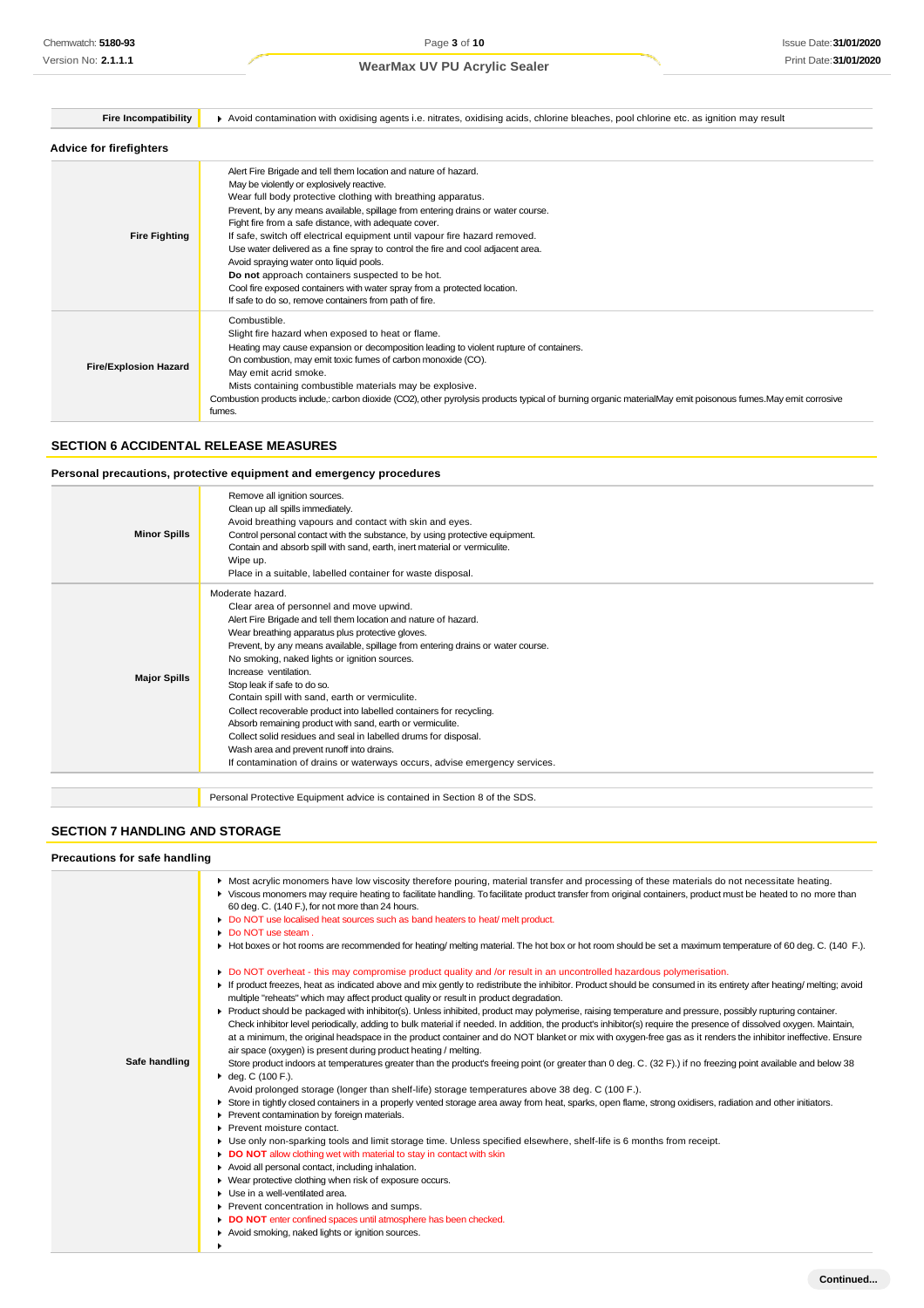|                   | Avoid contact with incompatible materials.                                                                       |
|-------------------|------------------------------------------------------------------------------------------------------------------|
|                   | When handling, DO NOT eat, drink or smoke.                                                                       |
|                   | Keep containers securely sealed when not in use.                                                                 |
|                   | Avoid physical damage to containers.                                                                             |
|                   | Always wash hands with soap and water after handling.                                                            |
|                   | Work clothes should be laundered separately.                                                                     |
|                   | Use good occupational work practice.                                                                             |
|                   | Observe manufacturer's storage and handling recommendations contained within this SDS.                           |
|                   | Atmosphere should be regularly checked against established exposure standards to ensure safe working conditions. |
|                   | Store in original containers.                                                                                    |
|                   | Keep containers securely sealed.                                                                                 |
|                   | No smoking, naked lights or ignition sources.                                                                    |
| Other information | Store in a cool, dry, well-ventilated area.                                                                      |
|                   | Store away from incompatible materials and foodstuff containers.                                                 |
|                   | Protect containers against physical damage and check regularly for leaks.                                        |
|                   | Observe manufacturer's storage and handling recommendations contained within this SDS.                           |

# **Conditions for safe storage, including any incompatibilities**

| Suitable container      | Metal can or drum<br>Packaging as recommended by manufacturer.<br>Check all containers are clearly labelled and free from leaks.                                                                                                                                                                                                                                                                                                                                                                                                                                                                                                                                                                                                                                                                                                                                                                                                                                                                                                                |
|-------------------------|-------------------------------------------------------------------------------------------------------------------------------------------------------------------------------------------------------------------------------------------------------------------------------------------------------------------------------------------------------------------------------------------------------------------------------------------------------------------------------------------------------------------------------------------------------------------------------------------------------------------------------------------------------------------------------------------------------------------------------------------------------------------------------------------------------------------------------------------------------------------------------------------------------------------------------------------------------------------------------------------------------------------------------------------------|
| Storage incompatibility | Polymerisation may occur slowly at room temperature.<br>Storage requires stabilising inhibitor content and dissolved oxygen content to be monitored. Refer to manufacturer's recommended levels.<br>DO NOT overfill containers so as to maintain free head space above product.<br>Blanketing or sparging with nitrogen or oxygen free gas will deactivate stabiliser.<br>Store below 38 deg.C.<br>for multifunctional acrylates:<br>Avoid exposure to free radical initiators (peroxides, persulfates), iron, rust, oxidisers, and strong acids and strong bases.<br>Avoid heat, flame, sunlight, X-rays or ultra-violet radiation.<br>Storage beyond expiration date, may initiate polymerisation. Polymerisation of large quantities may be violent (even explosive)<br>Contamination with polymerisation catalysts - peroxides, persulfates, oxidising agents - also strong acids, strong alkalies, will cause polymerisation with<br>exotherm - generation of heat.<br>Polymerisation of large quantities may be violent - even explosive. |

# **SECTION 8 EXPOSURE CONTROLS / PERSONAL PROTECTION**

#### **Control parameters**

### **OCCUPATIONAL EXPOSURE LIMITS (OEL)**

#### **INGREDIENT DATA**

Not Available

# **EMERGENCY LIMITS**

| Ingredient                      | <b>Material name</b> | TEEL-1        | TEEL-2              | TEEL-3        |  |
|---------------------------------|----------------------|---------------|---------------------|---------------|--|
| WearMax UV PU Acrylic<br>Sealer | Not Available        | Not Available | Not Available       | Not Available |  |
|                                 |                      |               |                     |               |  |
| Ingredient                      | Original IDLH        |               | <b>Revised IDLH</b> |               |  |
| dipropylene glycol diacrylate   | Not Available        |               | Not Available       |               |  |
| dipropylene glycol dibenzoate   | Not Available        |               |                     | Not Available |  |

### **Exposure controls**

|                                     | Engineering controls are used to remove a hazard or place a barrier between the worker and the hazard. Well-designed engineering controls can be highly<br>effective in protecting workers and will typically be independent of worker interactions to provide this high level of protection.<br>The basic types of engineering controls are:<br>Process controls which involve changing the way a job activity or process is done to reduce the risk.<br>Enclosure and/or isolation of emission source which keeps a selected hazard "physically" away from the worker and ventilation that strategically "adds" and<br>"removes" air in the work environment. Ventilation can remove or dilute an air contaminant if designed properly. The design of a ventilation system must match<br>the particular process and chemical or contaminant in use.<br>Employers may need to use multiple types of controls to prevent employee overexposure.<br>General exhaust is adequate under normal operating conditions. Local exhaust ventilation may be required in special circumstances. If risk of overexposure<br>exists, wear approved respirator. Supplied-air type respirator may be required in special circumstances. Correct fit is essential to ensure adequate protection.<br>Provide adequate ventilation in warehouses and enclosed storage areas. Air contaminants generated in the workplace possess varying "escape" velocities<br>which, in turn, determine the "capture velocities" of fresh circulating air required to effectively remove the contaminant. |                        |                                    |
|-------------------------------------|----------------------------------------------------------------------------------------------------------------------------------------------------------------------------------------------------------------------------------------------------------------------------------------------------------------------------------------------------------------------------------------------------------------------------------------------------------------------------------------------------------------------------------------------------------------------------------------------------------------------------------------------------------------------------------------------------------------------------------------------------------------------------------------------------------------------------------------------------------------------------------------------------------------------------------------------------------------------------------------------------------------------------------------------------------------------------------------------------------------------------------------------------------------------------------------------------------------------------------------------------------------------------------------------------------------------------------------------------------------------------------------------------------------------------------------------------------------------------------------------------------------------------------------------------------------------------|------------------------|------------------------------------|
| Appropriate engineering<br>controls | Type of Contaminant:                                                                                                                                                                                                                                                                                                                                                                                                                                                                                                                                                                                                                                                                                                                                                                                                                                                                                                                                                                                                                                                                                                                                                                                                                                                                                                                                                                                                                                                                                                                                                       |                        | Air Speed:                         |
|                                     | solvent, vapours, degreasing etc., evaporating from tank (in still air).                                                                                                                                                                                                                                                                                                                                                                                                                                                                                                                                                                                                                                                                                                                                                                                                                                                                                                                                                                                                                                                                                                                                                                                                                                                                                                                                                                                                                                                                                                   |                        | 0.25-0.5 m/s (50-100<br>f/min)     |
|                                     | aerosols, fumes from pouring operations, intermittent container filling, low speed conveyer transfers, welding, spray drift, plating<br>acid fumes, pickling (released at low velocity into zone of active generation)                                                                                                                                                                                                                                                                                                                                                                                                                                                                                                                                                                                                                                                                                                                                                                                                                                                                                                                                                                                                                                                                                                                                                                                                                                                                                                                                                     |                        | 0.5-1 m/s (100-200<br>$f/min.$ )   |
|                                     | direct spray, spray painting in shallow booths, drum filling, conveyer loading, crusher dusts, gas discharge (active generation into<br>zone of rapid air motion)                                                                                                                                                                                                                                                                                                                                                                                                                                                                                                                                                                                                                                                                                                                                                                                                                                                                                                                                                                                                                                                                                                                                                                                                                                                                                                                                                                                                          |                        | 1-2.5 m/s (200-500<br>$f/min.$ )   |
|                                     | grinding, abrasive blasting, tumbling, high speed wheel generated dusts (released at high initial velocity into zone of very high rapid<br>air motion)                                                                                                                                                                                                                                                                                                                                                                                                                                                                                                                                                                                                                                                                                                                                                                                                                                                                                                                                                                                                                                                                                                                                                                                                                                                                                                                                                                                                                     |                        | 2.5-10 m/s (500-2000<br>$f/min.$ ) |
|                                     | Within each range the appropriate value depends on:                                                                                                                                                                                                                                                                                                                                                                                                                                                                                                                                                                                                                                                                                                                                                                                                                                                                                                                                                                                                                                                                                                                                                                                                                                                                                                                                                                                                                                                                                                                        |                        |                                    |
|                                     | Lower end of the range                                                                                                                                                                                                                                                                                                                                                                                                                                                                                                                                                                                                                                                                                                                                                                                                                                                                                                                                                                                                                                                                                                                                                                                                                                                                                                                                                                                                                                                                                                                                                     | Upper end of the range |                                    |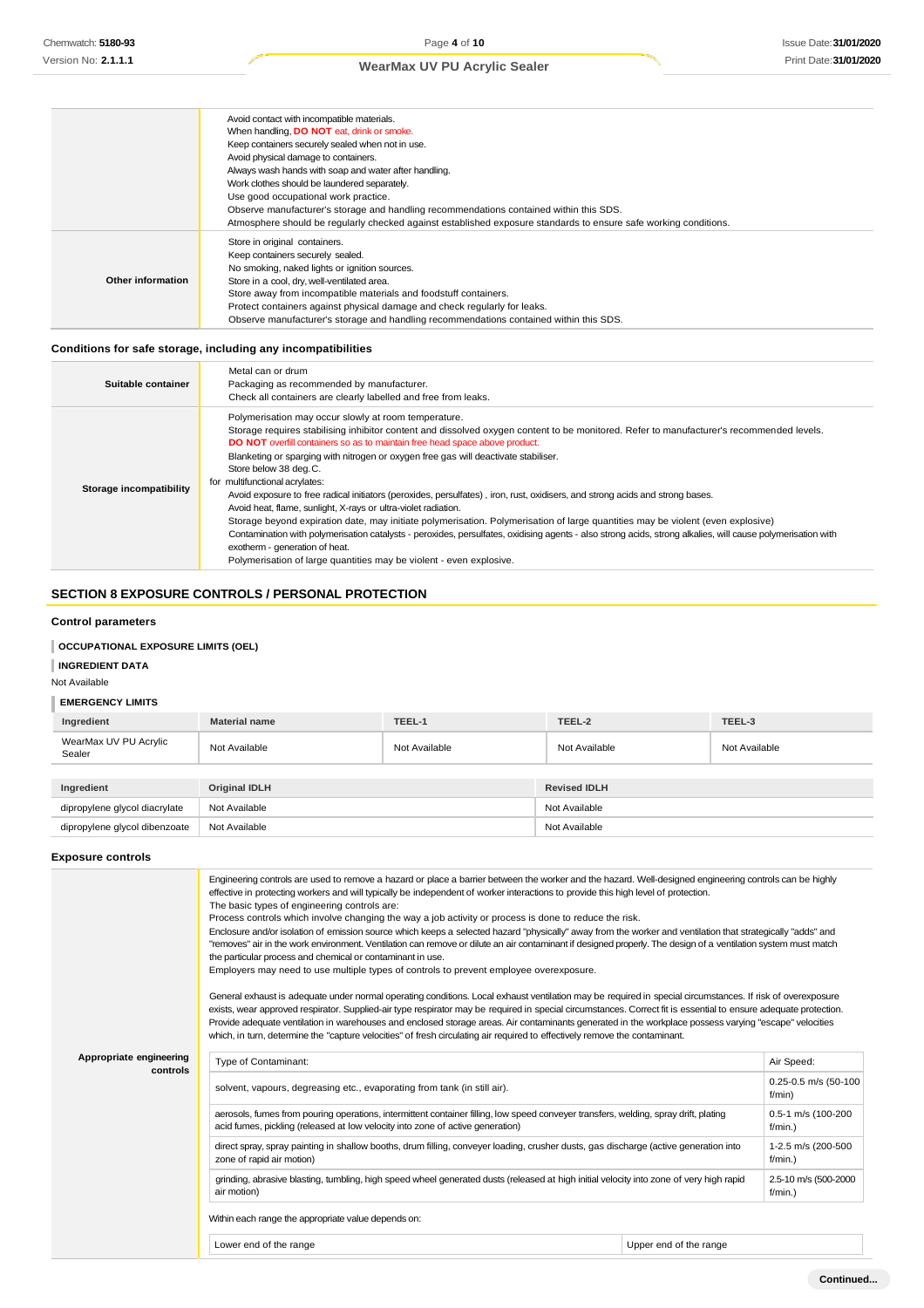|                              | 1: Room air currents minimal or favourable to capture                                                                                                                                                                                                                                                                                                                                                                                                                                                                                                                                                                                                                                                                                                                                                                                                                                                                                                                                                                                                                                                                                                                                                                                                                                                                                                                                                                                                                                                                                                                                                                                                                                                                                                                                                                                                                                                                                                                                                                                                                                                                                                                                |                                                                                                                                                                                                                                     | 1: Disturbing room air currents                                                                                                                                                                           |
|------------------------------|--------------------------------------------------------------------------------------------------------------------------------------------------------------------------------------------------------------------------------------------------------------------------------------------------------------------------------------------------------------------------------------------------------------------------------------------------------------------------------------------------------------------------------------------------------------------------------------------------------------------------------------------------------------------------------------------------------------------------------------------------------------------------------------------------------------------------------------------------------------------------------------------------------------------------------------------------------------------------------------------------------------------------------------------------------------------------------------------------------------------------------------------------------------------------------------------------------------------------------------------------------------------------------------------------------------------------------------------------------------------------------------------------------------------------------------------------------------------------------------------------------------------------------------------------------------------------------------------------------------------------------------------------------------------------------------------------------------------------------------------------------------------------------------------------------------------------------------------------------------------------------------------------------------------------------------------------------------------------------------------------------------------------------------------------------------------------------------------------------------------------------------------------------------------------------------|-------------------------------------------------------------------------------------------------------------------------------------------------------------------------------------------------------------------------------------|-----------------------------------------------------------------------------------------------------------------------------------------------------------------------------------------------------------|
|                              | 2: Contaminants of low toxicity or of nuisance value only.                                                                                                                                                                                                                                                                                                                                                                                                                                                                                                                                                                                                                                                                                                                                                                                                                                                                                                                                                                                                                                                                                                                                                                                                                                                                                                                                                                                                                                                                                                                                                                                                                                                                                                                                                                                                                                                                                                                                                                                                                                                                                                                           |                                                                                                                                                                                                                                     | 2: Contaminants of high toxicity                                                                                                                                                                          |
|                              | 3: Intermittent, low production.                                                                                                                                                                                                                                                                                                                                                                                                                                                                                                                                                                                                                                                                                                                                                                                                                                                                                                                                                                                                                                                                                                                                                                                                                                                                                                                                                                                                                                                                                                                                                                                                                                                                                                                                                                                                                                                                                                                                                                                                                                                                                                                                                     |                                                                                                                                                                                                                                     | 3: High production, heavy use                                                                                                                                                                             |
|                              | 4: Large hood or large air mass in motion                                                                                                                                                                                                                                                                                                                                                                                                                                                                                                                                                                                                                                                                                                                                                                                                                                                                                                                                                                                                                                                                                                                                                                                                                                                                                                                                                                                                                                                                                                                                                                                                                                                                                                                                                                                                                                                                                                                                                                                                                                                                                                                                            |                                                                                                                                                                                                                                     | 4: Small hood-local control only                                                                                                                                                                          |
|                              | Simple theory shows that air velocity falls rapidly with distance away from the opening of a simple extraction pipe. Velocity generally decreases with the square<br>of distance from the extraction point (in simple cases). Therefore the air speed at the extraction point should be adjusted, accordingly, after reference to<br>distance from the contaminating source. The air velocity at the extraction fan, for example, should be a minimum of 1-2 m/s (200-400 f/min) for extraction of<br>solvents generated in a tank 2 meters distant from the extraction point. Other mechanical considerations, producing performance deficits within the extraction<br>apparatus, make it essential that theoretical air velocities are multiplied by factors of 10 or more when extraction systems are installed or used.                                                                                                                                                                                                                                                                                                                                                                                                                                                                                                                                                                                                                                                                                                                                                                                                                                                                                                                                                                                                                                                                                                                                                                                                                                                                                                                                                          |                                                                                                                                                                                                                                     |                                                                                                                                                                                                           |
| <b>Personal protection</b>   |                                                                                                                                                                                                                                                                                                                                                                                                                                                                                                                                                                                                                                                                                                                                                                                                                                                                                                                                                                                                                                                                                                                                                                                                                                                                                                                                                                                                                                                                                                                                                                                                                                                                                                                                                                                                                                                                                                                                                                                                                                                                                                                                                                                      |                                                                                                                                                                                                                                     |                                                                                                                                                                                                           |
| Eye and face protection      | Safety glasses with side shields.<br>Chemical goggles.<br>▶ Contact lenses may pose a special hazard; soft contact lenses may absorb and concentrate irritants. A written policy document, describing the wearing of<br>lenses or restrictions on use, should be created for each workplace or task. This should include a review of lens absorption and adsorption for the class of<br>chemicals in use and an account of injury experience. Medical and first-aid personnel should be trained in their removal and suitable equipment should be<br>readily available. In the event of chemical exposure, begin eye irrigation immediately and remove contact lens as soon as practicable. Lens should be removed<br>at the first signs of eye redness or irritation - lens should be removed in a clean environment only after workers have washed hands thoroughly. [CDC NIOSH<br>Current Intelligence Bulletin 59], [AS/NZS 1336 or national equivalent]                                                                                                                                                                                                                                                                                                                                                                                                                                                                                                                                                                                                                                                                                                                                                                                                                                                                                                                                                                                                                                                                                                                                                                                                                         |                                                                                                                                                                                                                                     |                                                                                                                                                                                                           |
| <b>Skin protection</b>       | See Hand protection below                                                                                                                                                                                                                                                                                                                                                                                                                                                                                                                                                                                                                                                                                                                                                                                                                                                                                                                                                                                                                                                                                                                                                                                                                                                                                                                                                                                                                                                                                                                                                                                                                                                                                                                                                                                                                                                                                                                                                                                                                                                                                                                                                            |                                                                                                                                                                                                                                     |                                                                                                                                                                                                           |
| <b>Hands/feet protection</b> | NOTE:<br>The material may produce skin sensitisation in predisposed individuals. Care must be taken, when removing gloves and other protective equipment, to avoid<br>all possible skin contact.<br>▶ Contaminated leather items, such as shoes, belts and watch-bands should be removed and destroyed.<br>The selection of suitable gloves does not only depend on the material, but also on further marks of quality which vary from manufacturer to manufacturer. Where<br>the chemical is a preparation of several substances, the resistance of the glove material can not be calculated in advance and has therefore to be checked prior<br>to the application.<br>The exact break through time for substances has to be obtained from the manufacturer of the protective gloves and has to be observed when making a final<br>choice.<br>Suitability and durability of glove type is dependent on usage. Important factors in the selection of gloves include:<br>F frequency and duration of contact,<br>chemical resistance of glove material,<br>▶ glove thickness and<br>$\bullet$ dexterity<br>Select gloves tested to a relevant standard (e.g. Europe EN 374, US F739, AS/NZS 2161.1 or national equivalent).<br>• When prolonged or frequently repeated contact may occur, a glove with a protection class of 5 or higher (breakthrough time greater than 240 minutes<br>according to EN 374, AS/NZS 2161.10.1 or national equivalent) is recommended.<br>> When only brief contact is expected, a glove with a protection class of 3 or higher (breakthrough time greater than 60 minutes according to EN 374, AS/NZS<br>2161.10.1 or national equivalent) is recommended.<br>► Some glove polymer types are less affected by movement and this should be taken into account when considering gloves for long-term use.<br>Contaminated gloves should be replaced.<br>Gloves must only be wom on clean hands. After using gloves, hands should be washed and dried thoroughly. Application of a non-perfumed moisturiser is<br>recommended.<br>General warning: Do NOT use latex gloves! Use only recommended gloves - using the wrong gloves may increase the risk: |                                                                                                                                                                                                                                     |                                                                                                                                                                                                           |
|                              | <b>Exposure condition</b><br>Short time use; (few minutes less than 0.5 hour)<br>Little physical stress                                                                                                                                                                                                                                                                                                                                                                                                                                                                                                                                                                                                                                                                                                                                                                                                                                                                                                                                                                                                                                                                                                                                                                                                                                                                                                                                                                                                                                                                                                                                                                                                                                                                                                                                                                                                                                                                                                                                                                                                                                                                              | Use of thin nitrile rubber gloves:<br>Nitrile rubber (0.1 mm)<br>Excellent tactibility ("feel"), powder-free<br>Disposable<br>Inexpensive<br>Give adequate protection to low molecular weigh acrylic monomers                       |                                                                                                                                                                                                           |
|                              | <b>Exposure condition</b><br>Medium time use;<br>less than 4 hours<br>Physical stress (opening drums, using tools, etc.)                                                                                                                                                                                                                                                                                                                                                                                                                                                                                                                                                                                                                                                                                                                                                                                                                                                                                                                                                                                                                                                                                                                                                                                                                                                                                                                                                                                                                                                                                                                                                                                                                                                                                                                                                                                                                                                                                                                                                                                                                                                             | Use of medium thick nitrile rubber gloves<br>Nitrile rubber, NRL (latex) free; <0.45 mm<br>Moderate tactibility ("feel"), powder-free<br>Disposable<br>Moderate price<br>Gives adequate protection for most acrylates up to 4 hours | Do NOT give adequate protection to low molecular weight monomers at exposures longer than 1 hour                                                                                                          |
|                              | <b>Exposure condition</b><br>Long time<br>Cleaning operations                                                                                                                                                                                                                                                                                                                                                                                                                                                                                                                                                                                                                                                                                                                                                                                                                                                                                                                                                                                                                                                                                                                                                                                                                                                                                                                                                                                                                                                                                                                                                                                                                                                                                                                                                                                                                                                                                                                                                                                                                                                                                                                        | Nitrile rubber, NRL (latex) free; >0.56 mm<br>low tactibility ("feel"), powder free<br>High price<br>Avoid use of ketones and acetates in wash-up solutions.                                                                        | Gives adequate protection for most acrylates in combination with commonly used solvents up to 8 hours<br>Do NOT give adequate protection to low molecular weight monomers at exposures longer than 1 hour |
|                              | Where none of this gloves ensure safe handling (for example in long term handling of acrylates containing high levels of acetates and/ or ketones, use<br>laminated multilayer gloves.<br>Guide to the Classification and Labelling of UV/EB Acrylates Third edition, 231 October 2007 - Cefic                                                                                                                                                                                                                                                                                                                                                                                                                                                                                                                                                                                                                                                                                                                                                                                                                                                                                                                                                                                                                                                                                                                                                                                                                                                                                                                                                                                                                                                                                                                                                                                                                                                                                                                                                                                                                                                                                       |                                                                                                                                                                                                                                     |                                                                                                                                                                                                           |
| <b>Body protection</b>       | See Other protection below                                                                                                                                                                                                                                                                                                                                                                                                                                                                                                                                                                                                                                                                                                                                                                                                                                                                                                                                                                                                                                                                                                                                                                                                                                                                                                                                                                                                                                                                                                                                                                                                                                                                                                                                                                                                                                                                                                                                                                                                                                                                                                                                                           |                                                                                                                                                                                                                                     |                                                                                                                                                                                                           |
| Other protection             | • Overalls.<br>P.V.C. apron.<br>Barrier cream.<br>Skin cleansing cream.<br>▶ Eye wash unit.                                                                                                                                                                                                                                                                                                                                                                                                                                                                                                                                                                                                                                                                                                                                                                                                                                                                                                                                                                                                                                                                                                                                                                                                                                                                                                                                                                                                                                                                                                                                                                                                                                                                                                                                                                                                                                                                                                                                                                                                                                                                                          |                                                                                                                                                                                                                                     |                                                                                                                                                                                                           |
| <b>Thermal hazards</b>       | Not Available                                                                                                                                                                                                                                                                                                                                                                                                                                                                                                                                                                                                                                                                                                                                                                                                                                                                                                                                                                                                                                                                                                                                                                                                                                                                                                                                                                                                                                                                                                                                                                                                                                                                                                                                                                                                                                                                                                                                                                                                                                                                                                                                                                        |                                                                                                                                                                                                                                     |                                                                                                                                                                                                           |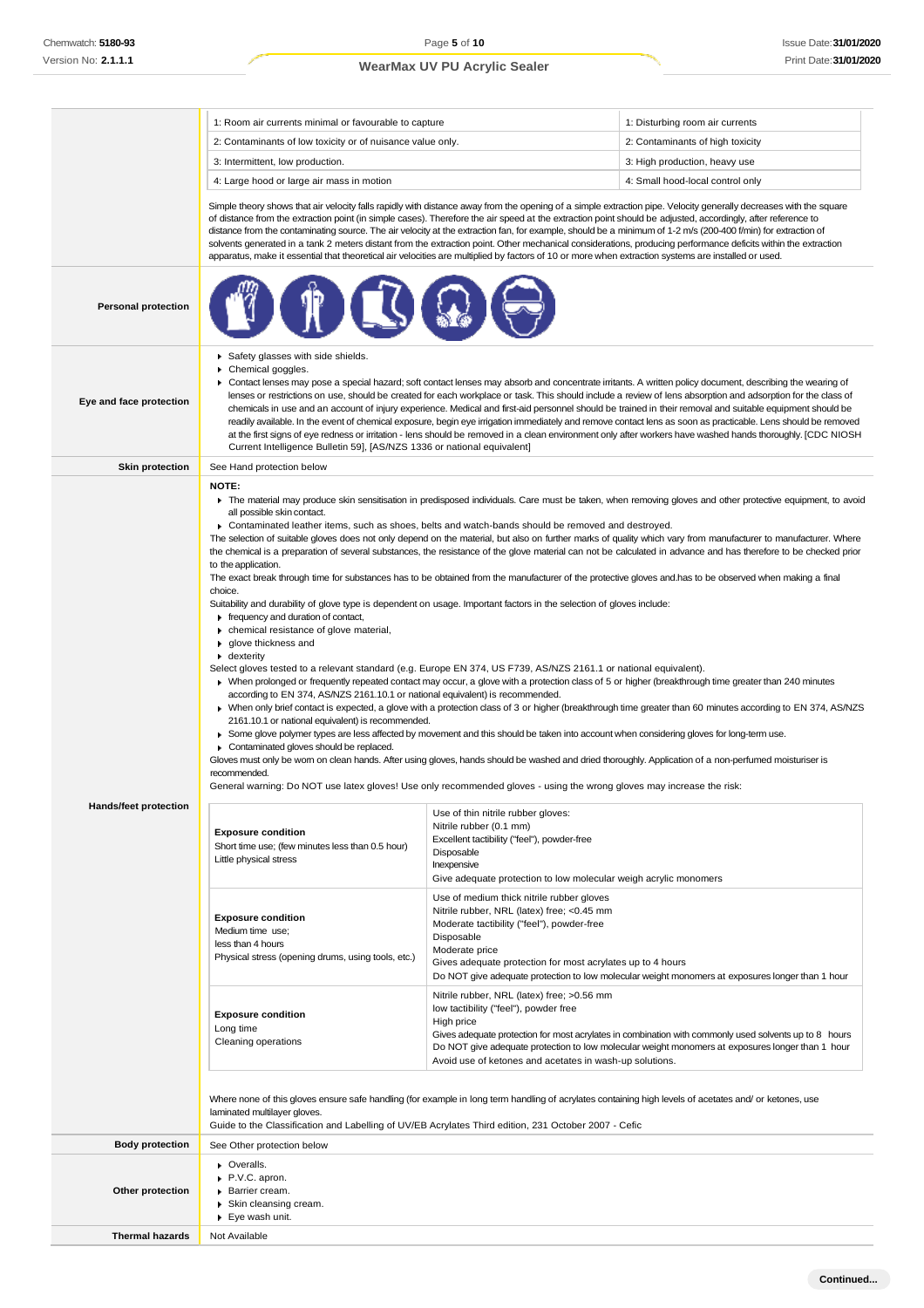#### **Recommended material(s)**

#### **GLOVE SELECTION INDEX**

Glove selection is based on a modified presentation of the:

*"***Forsberg Clothing Performance Index".**

The effect(s) of the following substance(s) are taken into account in the *computer-*

*generated* selection:

WearMax UV PU Acrylic Sealer Not Available

**Material CPI**

\* CPI - Chemwatch Performance Index

A: Best Selection

B: Satisfactory; may degrade after 4 hours continuous immersion

C: Poor to Dangerous Choice for other than short term immersion

**NOTE**: As a series of factors will influence the actual performance of the glove, a final selection must be based on detailed observation. -

\* Where the glove is to be used on a short term, casual or infrequent basis, factors such as "feel" or convenience (e.g. disposability), may dictate a choice of gloves which might otherwise be unsuitable following long-term or frequent use. A qualified practitioner should be consulted.

**Appearance** Clear liquid; does not mix with water.

#### **Respiratory protection**

Type A-P Filter of sufficient capacity. (AS/NZS 1716 & 1715, EN 143:2000 & 149:2001, ANSI Z88 or national equivalent)

Where the concentration of gas/particulates in the breathing zone, approaches or exceeds the "Exposure Standard" (or ES), respiratory protection is required.

Degree of protection varies with both face-piece and Class of filter; the nature of protection varies with Type of filter.

| <b>Required Minimum</b><br><b>Protection Factor</b> | Half-Face<br>Respirator  | <b>Full-Face</b><br>Respirator    | <b>Powered Air</b><br>Respirator       |
|-----------------------------------------------------|--------------------------|-----------------------------------|----------------------------------------|
| up to $10 \times ES$                                | A-AUS P2                 |                                   | A-PAPR-AUS /<br>Class 1 P <sub>2</sub> |
| up to $50 \times ES$                                |                          | A-AUS / Class 1<br>P <sub>2</sub> | -                                      |
| up to $100 \times ES$                               | $\overline{\phantom{0}}$ | $A-2P2$                           | A-PAPR-2 P2 ^                          |

^ - Full-face

A(All classes) = Organic vapours, B AUS or B1 = Acid gasses, B2 = Acid gas or hydrogen cyanide(HCN), B3 = Acid gas or hydrogen cyanide(HCN), E = Sulfur dioxide(SO2), G = Agricultural chemicals,  $K =$  Ammonia(NH3), Hg = Mercury, NO = Oxides of nitrogen, MB = Methyl bromide, AX = Low boiling point organic compounds(below 65 degC)

#### **SECTION 9 PHYSICAL AND CHEMICAL PROPERTIES**

# **Information on basic physical and chemical properties**

| <b>Physical state</b>                           | Liquid         | Relative density (Water = $1$ )                   | $-1$                       |
|-------------------------------------------------|----------------|---------------------------------------------------|----------------------------|
| Odour                                           | Not Available  | <b>Partition coefficient</b><br>n-octanol / water | Not Available              |
| <b>Odour threshold</b>                          | Not Available  | Auto-ignition temperature<br>$(^{\circ}C)$        | Not Available              |
| pH (as supplied)                                | Not Available  | Decomposition<br>temperature                      | Not Available              |
| Melting point / freezing<br>point $(^{\circ}C)$ | Not Available  | Viscosity (cSt)                                   | $15 \pm 3$ seconds (Din#4) |
| Initial boiling point and<br>boiling range (°C) | Not Available  | Molecular weight (g/mol)                          | Not Applicable             |
| Flash point (°C)                                | >100           | <b>Taste</b>                                      | Not Available              |
| <b>Evaporation rate</b>                         | Not Available  | <b>Explosive properties</b>                       | Not Available              |
| Flammability                                    | Not Applicable | <b>Oxidising properties</b>                       | Not Available              |
| Upper Explosive Limit (%)                       | Not Available  | Surface Tension (dyn/cm or<br>$mN/m$ )            | Not Available              |
| Lower Explosive Limit (%)                       | Not Available  | <b>Volatile Component (%vol)</b>                  | <1                         |
| Vapour pressure (kPa)                           | Not Available  | Gas group                                         | Not Available              |
| Solubility in water (g/L)                       | Miscible       | pH as a solution (1%)                             | Not Available              |
| Vapour density $(Air = 1)$                      | Not Available  | VOC g/L                                           | Not Available              |
|                                                 |                |                                                   |                            |

#### **SECTION 10 STABILITY AND REACTIVITY**

| Reactivity                                 | See section 7                                                                                                                    |
|--------------------------------------------|----------------------------------------------------------------------------------------------------------------------------------|
| <b>Chemical stability</b>                  | Unstable in the presence of incompatible materials.<br>Product is considered stable.<br>Hazardous polymerisation will not occur. |
| Possibility of hazardous<br>reactions      | See section 7                                                                                                                    |
| <b>Conditions to avoid</b>                 | See section 7                                                                                                                    |
| Incompatible materials                     | See section 7                                                                                                                    |
| <b>Hazardous decomposition</b><br>products | See section 5                                                                                                                    |

# **SECTION 11 TOXICOLOGICAL INFORMATION**

#### **Information on toxicological effects**

**Inhaled** The material can cause respiratory irritation in some persons. The body's response to such irritation can cause further lung damage. No report of respiratory illness in humans as a result of exposure to multifunctional acrylates has been found. **Ingestion** The material has **NOT** been classified by EC Directives or other classification systems as "harmful by ingestion". This is because of the lack of corroborating animal or human evidence.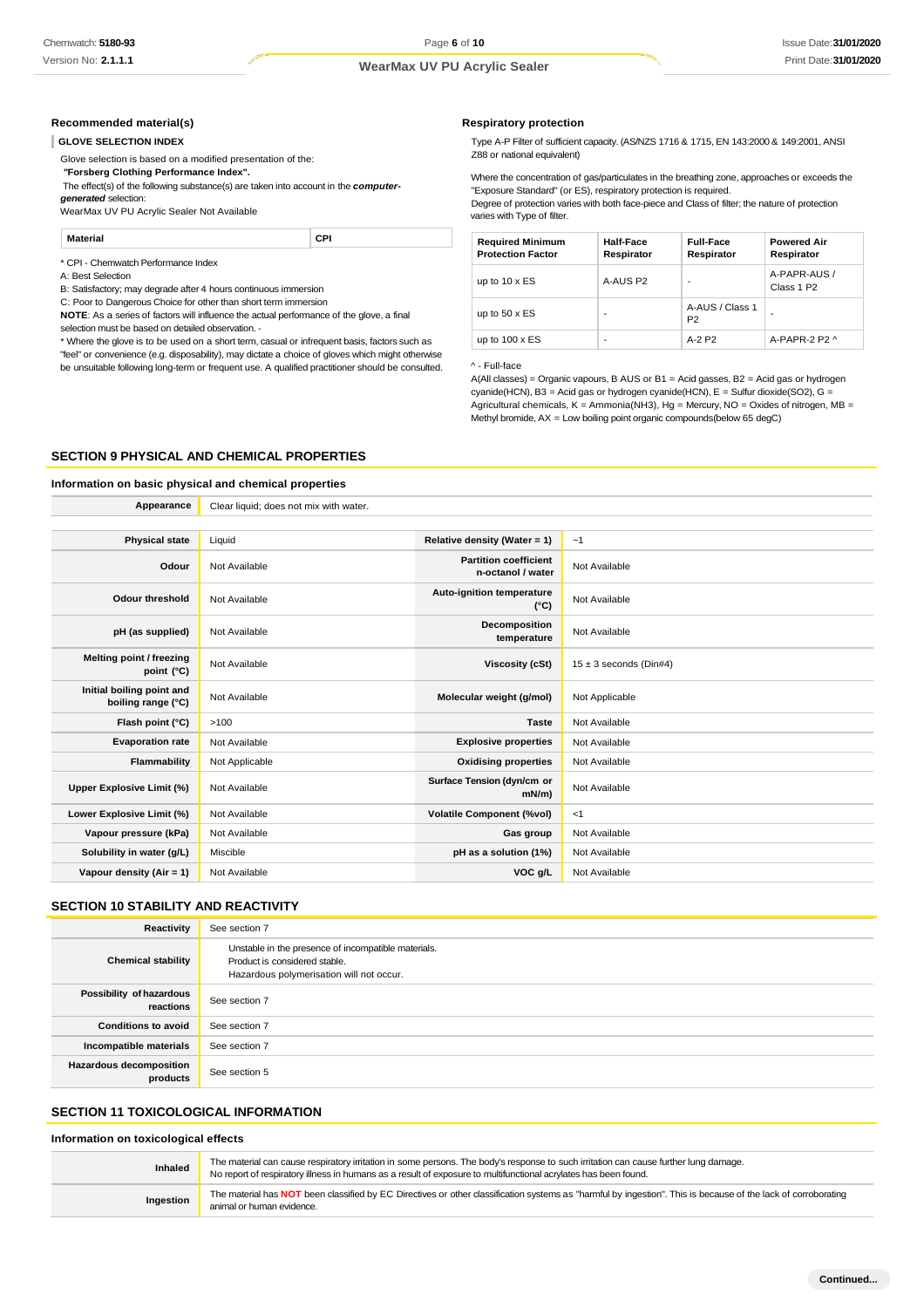| <b>Skin Contact</b>                     | This material can cause inflammation of the skin on contact in some persons.<br>The material may accentuate any pre-existing dermatitis condition<br>sufficient concentration to produce inflammation.<br>Open cuts, abraded or irritated skin should not be exposed to this material<br>of the material and ensure that any external damage is suitably protected.                                                                                                                                                                                                                                                                                                                                                                                                                                                    | All multifunctional acrylates (MFA) produce skin disorders and sensitise the skin and inflammation. Vapours generated by the heat of milling may occur in<br>Entry into the blood-stream, through, for example, cuts, abrasions or lesions, may produce systemic injury with harmful effects. Examine the skin prior to the use                                                                                                                                                                                                                                                                                                                                                                                                                                                                                                                                                                                                                                                                                                                                                                                                                                                                                                                                                                                                                                                                                                                                                                                                                                                                                                                                                                                                                                                                                                                                                                                                                                                                                                                                                                                                                                                                                                                                                                                                                                                                                                                                                                                                                                                                                                                                                                                                                               |
|-----------------------------------------|------------------------------------------------------------------------------------------------------------------------------------------------------------------------------------------------------------------------------------------------------------------------------------------------------------------------------------------------------------------------------------------------------------------------------------------------------------------------------------------------------------------------------------------------------------------------------------------------------------------------------------------------------------------------------------------------------------------------------------------------------------------------------------------------------------------------|---------------------------------------------------------------------------------------------------------------------------------------------------------------------------------------------------------------------------------------------------------------------------------------------------------------------------------------------------------------------------------------------------------------------------------------------------------------------------------------------------------------------------------------------------------------------------------------------------------------------------------------------------------------------------------------------------------------------------------------------------------------------------------------------------------------------------------------------------------------------------------------------------------------------------------------------------------------------------------------------------------------------------------------------------------------------------------------------------------------------------------------------------------------------------------------------------------------------------------------------------------------------------------------------------------------------------------------------------------------------------------------------------------------------------------------------------------------------------------------------------------------------------------------------------------------------------------------------------------------------------------------------------------------------------------------------------------------------------------------------------------------------------------------------------------------------------------------------------------------------------------------------------------------------------------------------------------------------------------------------------------------------------------------------------------------------------------------------------------------------------------------------------------------------------------------------------------------------------------------------------------------------------------------------------------------------------------------------------------------------------------------------------------------------------------------------------------------------------------------------------------------------------------------------------------------------------------------------------------------------------------------------------------------------------------------------------------------------------------------------------------------|
| Eye                                     | This material can cause eye irritation and damage in some persons.                                                                                                                                                                                                                                                                                                                                                                                                                                                                                                                                                                                                                                                                                                                                                     |                                                                                                                                                                                                                                                                                                                                                                                                                                                                                                                                                                                                                                                                                                                                                                                                                                                                                                                                                                                                                                                                                                                                                                                                                                                                                                                                                                                                                                                                                                                                                                                                                                                                                                                                                                                                                                                                                                                                                                                                                                                                                                                                                                                                                                                                                                                                                                                                                                                                                                                                                                                                                                                                                                                                                               |
| Chronic                                 | Long-term exposure to respiratory irritants may result in disease of the airways involving difficult breathing and related systemic problems.<br>Skin contact with the material is more likely to cause a sensitisation reaction in some persons compared to the general population.<br>Substance accumulation, in the human body, may occur and may cause some concern following repeated or long-term occupational exposure.<br>There is some evidence that inhaling this product is more likely to cause a sensitisation reaction in some persons compared to the general population.<br>Sensitisation may give severe responses to very low levels of exposure, i.e. hypersensitivity.                                                                                                                             |                                                                                                                                                                                                                                                                                                                                                                                                                                                                                                                                                                                                                                                                                                                                                                                                                                                                                                                                                                                                                                                                                                                                                                                                                                                                                                                                                                                                                                                                                                                                                                                                                                                                                                                                                                                                                                                                                                                                                                                                                                                                                                                                                                                                                                                                                                                                                                                                                                                                                                                                                                                                                                                                                                                                                               |
|                                         |                                                                                                                                                                                                                                                                                                                                                                                                                                                                                                                                                                                                                                                                                                                                                                                                                        |                                                                                                                                                                                                                                                                                                                                                                                                                                                                                                                                                                                                                                                                                                                                                                                                                                                                                                                                                                                                                                                                                                                                                                                                                                                                                                                                                                                                                                                                                                                                                                                                                                                                                                                                                                                                                                                                                                                                                                                                                                                                                                                                                                                                                                                                                                                                                                                                                                                                                                                                                                                                                                                                                                                                                               |
| WearMax UV PU Acrylic<br>Sealer         | <b>TOXICITY</b>                                                                                                                                                                                                                                                                                                                                                                                                                                                                                                                                                                                                                                                                                                                                                                                                        | <b>IRRITATION</b>                                                                                                                                                                                                                                                                                                                                                                                                                                                                                                                                                                                                                                                                                                                                                                                                                                                                                                                                                                                                                                                                                                                                                                                                                                                                                                                                                                                                                                                                                                                                                                                                                                                                                                                                                                                                                                                                                                                                                                                                                                                                                                                                                                                                                                                                                                                                                                                                                                                                                                                                                                                                                                                                                                                                             |
|                                         | Not Available                                                                                                                                                                                                                                                                                                                                                                                                                                                                                                                                                                                                                                                                                                                                                                                                          | Not Available                                                                                                                                                                                                                                                                                                                                                                                                                                                                                                                                                                                                                                                                                                                                                                                                                                                                                                                                                                                                                                                                                                                                                                                                                                                                                                                                                                                                                                                                                                                                                                                                                                                                                                                                                                                                                                                                                                                                                                                                                                                                                                                                                                                                                                                                                                                                                                                                                                                                                                                                                                                                                                                                                                                                                 |
|                                         | <b>TOXICITY</b>                                                                                                                                                                                                                                                                                                                                                                                                                                                                                                                                                                                                                                                                                                                                                                                                        | <b>IRRITATION</b>                                                                                                                                                                                                                                                                                                                                                                                                                                                                                                                                                                                                                                                                                                                                                                                                                                                                                                                                                                                                                                                                                                                                                                                                                                                                                                                                                                                                                                                                                                                                                                                                                                                                                                                                                                                                                                                                                                                                                                                                                                                                                                                                                                                                                                                                                                                                                                                                                                                                                                                                                                                                                                                                                                                                             |
| dipropylene glycol diacrylate           | Dermal (rabbit) LD50: >2000 mg/kgE <sup>[2]</sup>                                                                                                                                                                                                                                                                                                                                                                                                                                                                                                                                                                                                                                                                                                                                                                      | Eye (rabbit): 100 mg - SEVERE                                                                                                                                                                                                                                                                                                                                                                                                                                                                                                                                                                                                                                                                                                                                                                                                                                                                                                                                                                                                                                                                                                                                                                                                                                                                                                                                                                                                                                                                                                                                                                                                                                                                                                                                                                                                                                                                                                                                                                                                                                                                                                                                                                                                                                                                                                                                                                                                                                                                                                                                                                                                                                                                                                                                 |
|                                         | Oral (rat) LD50: 2810 mg/kg <sup>[1]</sup>                                                                                                                                                                                                                                                                                                                                                                                                                                                                                                                                                                                                                                                                                                                                                                             | Skin (rabbit): 500 mg/24h-SEVERE                                                                                                                                                                                                                                                                                                                                                                                                                                                                                                                                                                                                                                                                                                                                                                                                                                                                                                                                                                                                                                                                                                                                                                                                                                                                                                                                                                                                                                                                                                                                                                                                                                                                                                                                                                                                                                                                                                                                                                                                                                                                                                                                                                                                                                                                                                                                                                                                                                                                                                                                                                                                                                                                                                                              |
|                                         |                                                                                                                                                                                                                                                                                                                                                                                                                                                                                                                                                                                                                                                                                                                                                                                                                        |                                                                                                                                                                                                                                                                                                                                                                                                                                                                                                                                                                                                                                                                                                                                                                                                                                                                                                                                                                                                                                                                                                                                                                                                                                                                                                                                                                                                                                                                                                                                                                                                                                                                                                                                                                                                                                                                                                                                                                                                                                                                                                                                                                                                                                                                                                                                                                                                                                                                                                                                                                                                                                                                                                                                                               |
|                                         | <b>TOXICITY</b>                                                                                                                                                                                                                                                                                                                                                                                                                                                                                                                                                                                                                                                                                                                                                                                                        | <b>IRRITATION</b>                                                                                                                                                                                                                                                                                                                                                                                                                                                                                                                                                                                                                                                                                                                                                                                                                                                                                                                                                                                                                                                                                                                                                                                                                                                                                                                                                                                                                                                                                                                                                                                                                                                                                                                                                                                                                                                                                                                                                                                                                                                                                                                                                                                                                                                                                                                                                                                                                                                                                                                                                                                                                                                                                                                                             |
| dipropylene glycol                      | dermal (rat) LD50: >2000 mg/kg <sup>[1]</sup>                                                                                                                                                                                                                                                                                                                                                                                                                                                                                                                                                                                                                                                                                                                                                                          | * [Van Waters & Rogers]                                                                                                                                                                                                                                                                                                                                                                                                                                                                                                                                                                                                                                                                                                                                                                                                                                                                                                                                                                                                                                                                                                                                                                                                                                                                                                                                                                                                                                                                                                                                                                                                                                                                                                                                                                                                                                                                                                                                                                                                                                                                                                                                                                                                                                                                                                                                                                                                                                                                                                                                                                                                                                                                                                                                       |
| dibenzoate                              | Inhalation (rat) LC50: >200 mg/l/4h *][2]                                                                                                                                                                                                                                                                                                                                                                                                                                                                                                                                                                                                                                                                                                                                                                              | Nil reported                                                                                                                                                                                                                                                                                                                                                                                                                                                                                                                                                                                                                                                                                                                                                                                                                                                                                                                                                                                                                                                                                                                                                                                                                                                                                                                                                                                                                                                                                                                                                                                                                                                                                                                                                                                                                                                                                                                                                                                                                                                                                                                                                                                                                                                                                                                                                                                                                                                                                                                                                                                                                                                                                                                                                  |
|                                         | Oral (rat) LD50: 3295 mg/kg <sup>[1]</sup>                                                                                                                                                                                                                                                                                                                                                                                                                                                                                                                                                                                                                                                                                                                                                                             |                                                                                                                                                                                                                                                                                                                                                                                                                                                                                                                                                                                                                                                                                                                                                                                                                                                                                                                                                                                                                                                                                                                                                                                                                                                                                                                                                                                                                                                                                                                                                                                                                                                                                                                                                                                                                                                                                                                                                                                                                                                                                                                                                                                                                                                                                                                                                                                                                                                                                                                                                                                                                                                                                                                                                               |
| Legend:                                 | extracted from RTECS - Register of Toxic Effect of chemical Substances                                                                                                                                                                                                                                                                                                                                                                                                                                                                                                                                                                                                                                                                                                                                                 | 1. Value obtained from Europe ECHA Registered Substances - Acute toxicity 2.* Value obtained from manufacturer's SDS. Unless otherwise specified data                                                                                                                                                                                                                                                                                                                                                                                                                                                                                                                                                                                                                                                                                                                                                                                                                                                                                                                                                                                                                                                                                                                                                                                                                                                                                                                                                                                                                                                                                                                                                                                                                                                                                                                                                                                                                                                                                                                                                                                                                                                                                                                                                                                                                                                                                                                                                                                                                                                                                                                                                                                                         |
| DIPROPYLENE GLYCOL<br><b>DIACRYLATE</b> | produce an allergic test reaction in more than 1% of the persons tested.<br>dyspnea, cough and mucus production.<br>UV (ultraviolet)/ EB (electron beam) acrylates are generally of low toxicity<br>UV/EB acrylates are divided into two groups; "stenomeric" and "eurymeric" acrylates.<br>narrow weight distribution profile.<br>molecular weigh and possess a wide weight distribution.<br>exchange of toxicity data - this allows more accurate classification.<br>The stenomerics cannot be classified as a group; they exhibit substantial variation.<br>contrary evidence. For example<br>Monalkyl or monoarylesters of acrylic acids should be classified as R36/37/38 and R51/53<br>Monoalkyl or monoaryl esters of methacrylic acid should be classified as R36/37/38<br>scaling and thickening of the skin. | and the opportunities for contact with it are equally important. A weakly sensitising substance which is widely distributed can be a more important allergen<br>than one with stronger sensitising potential with which few individuals come into contact. From a clinical point of view, substances are noteworthy if they<br>Asthma-like symptoms may continue for months or even years after exposure to the material ceases. This may be due to a non-allergenic condition known<br>as reactive airways dysfunction syndrome (RADS) which can occur following exposure to high levels of highly irritating compound. Key criteria for the<br>diagnosis of RADS include the absence of preceding respiratory disease, in a non-atopic individual, with abrupt onset of persistent asthma-like symptoms<br>within minutes to hours of a documented exposure to the irritant. A reversible airflow pattern, on spirometry, with the presence of moderate to severe<br>bronchial hyperreactivity on methacholine challenge testing and the lack of minimal lymphocytic inflammation, without eosinophilia, have also been included<br>in the criteria for diagnosis of RADS. RADS (or asthma) following an irritating inhalation is an infrequent disorder with rates related to the concentration<br>of and duration of exposure to the irritating substance. Industrial bronchitis, on the other hand, is a disorder that occurs as result of exposure due to high<br>concentrations of irritating substance (often particulate in nature) and is completely reversible after exposure ceases. The disorder is characterised by<br>The first group consists of well-defined acrylates which can be described by a simple idealised chemical; they are low molecular weight species with a very<br>The eurymeric acrylates cannot be described by an idealised structure and may differ fundamentally between various suppliers; they are of relatively high<br>Stenomeric acrylates are usually more hazardous than the eurymeric substances. Stenomeric acrylates are also well defined which allows comparison and<br>Where no "official" classification for acrylates and methacrylates exists, there has been cautious attempts to create classifications in the absence of<br>The material may cause skin irritation after prolonged or repeated exposure and may produce on contact skin redness, swelling, the production of vesicles,<br>Based on the available oncogenicity data and without a better understanding of the carcinogenic mechanism the Health and Environmental Review Division<br>(HERD), Office of Toxic Substances (OTS), of the US EPA previously concluded that all chemicals that contain the acrylate or methacrylate moiety |
|                                         | (CH2=CHCOO or CH2=C(CH3)COO) should be considered to be a carcinogenic hazard unless shown otherwise by adequate testing.<br>This position has now been revised and acrylates and methacrylates are no longer de facto carcinogens.<br>Somnolence, ataxia, diarrhoea recorded<br>The following information refers to contact allergens as a group and may not be specific to this product.<br>Contact allergies quickly manifest themselves as contact eczema, more rarely as urticaria or Quincke's oedema. The pathogenesis of contact eczema<br>involves a cell-mediated (T lymphocytes) immune reaction of the delayed type. Other allergic skin reactions, e.g. contact urticaria, involve antibody-                                                                                                              |                                                                                                                                                                                                                                                                                                                                                                                                                                                                                                                                                                                                                                                                                                                                                                                                                                                                                                                                                                                                                                                                                                                                                                                                                                                                                                                                                                                                                                                                                                                                                                                                                                                                                                                                                                                                                                                                                                                                                                                                                                                                                                                                                                                                                                                                                                                                                                                                                                                                                                                                                                                                                                                                                                                                                               |

**DIBENZOATE**

involves a cell-mediated (T lymphocytes) immune reaction of the delayed type. Other allergic skin reactions, e.g. contact urticaria, involve antibodymediated immune reactions. The significance of the contact allergen is not simply determined by its sensitisation potential: the distribution of the substance and the opportunities for contact with it are equally important. A weakly sensitising substance which is widely distributed can be a more important allergen than one with stronger sensitising potential with which few individuals come into contact. From a clinical point of view, substances are noteworthy if they produce an allergic test reaction in more than 1% of the persons tested.

| Acute<br>Toxicity                                     | w | ritv<br>. |  |
|-------------------------------------------------------|---|-----------|--|
| Skin Irr<br>$\cdots$ rritation/Correct<br>osion'<br>. |   |           |  |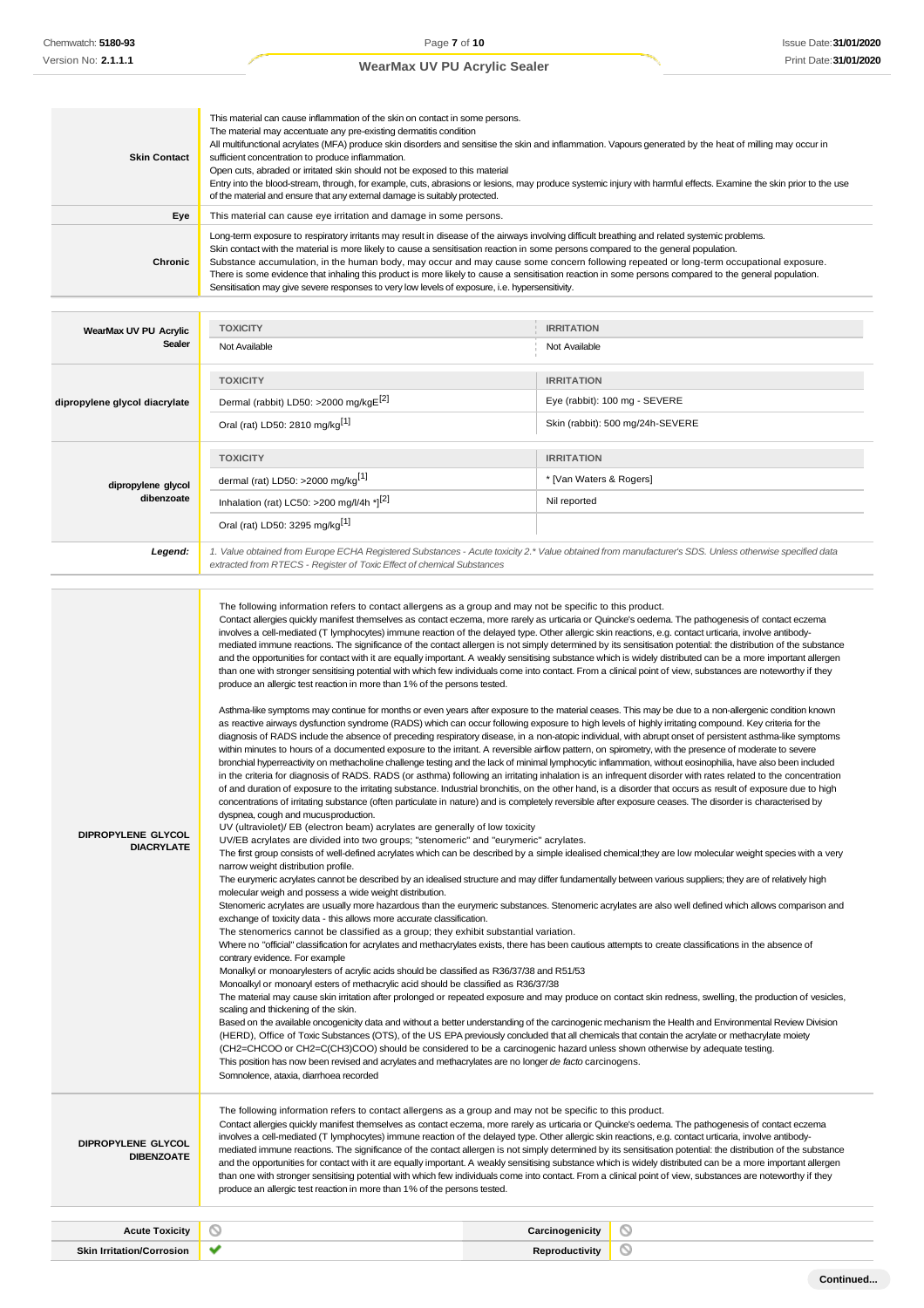| Serious Eye<br>Damage/Irritation            |     | STOT - Single Exposure          | v                                                                                                                                                                  |
|---------------------------------------------|-----|---------------------------------|--------------------------------------------------------------------------------------------------------------------------------------------------------------------|
| <b>Respiratory or Skin</b><br>sensitisation | -44 | <b>STOT - Repeated Exposure</b> |                                                                                                                                                                    |
| Mutagenicity                                |     | <b>Aspiration Hazard</b>        |                                                                                                                                                                    |
|                                             |     | Legend:                         | $\blacktriangleright$ - Data required to make classification available<br>$\blacktriangleright$ - Data available but does not fill the criteria for classification |

*– Data Not Available to makeclassification*

#### **SECTION 12 ECOLOGICAL INFORMATION**

#### **Toxicity**

Substances containing unsaturated carbons are ubiquitous in indoor environments. They result from many sources (see below). Most are reactive with environmental ozone and many produce stable products which are thought to adversely affect human health.The potential for surfaces in an enclosed space to facilitate reactions should be considered.

| Source of unsaturated substances                                                             | Unsaturated substances (Reactive Emissions)                                                                                                      | Major Stable Products produced following reaction with ozone.                                                                                                                                                                                            |
|----------------------------------------------------------------------------------------------|--------------------------------------------------------------------------------------------------------------------------------------------------|----------------------------------------------------------------------------------------------------------------------------------------------------------------------------------------------------------------------------------------------------------|
| Occupants (exhaled breath, ski oils,<br>personal care products)                              | Isoprene, nitric oxide, squalene, unsaturated sterols,<br>oleic acid and other unsaturated fatty acids, unsaturated<br>oxidation products        | Methacrolein, methyl vinyl ketone, nitrogen dioxide, acetone, 6MHQ, geranyl acetone, 4OPA,<br>formaldehyde, nonanol, decanal, 9-oxo-nonanoic acid, azelaic acid, nonanoic acid.                                                                          |
| Soft woods, wood flooring, including<br>cypress, cedar and silver fir boards,<br>houseplants | Isoprene, limonene, alpha-pinene, other terpenes and<br>sesquiterpenes                                                                           | Formaldehyde, 4-AMC, pinoaldehyde, pinic acid, pinonic acid, formic acid, methacrolein,<br>methyl vinyl ketone, SOAs including ultrafine particles                                                                                                       |
| Carpets and carpet backing                                                                   | 4-Phenylcyclohexene, 4-vinylcyclohexene, styrene,<br>2-ethylhexyl acrylate, unsaturated fatty acids and esters                                   | Formaldehyde, acetaldehyde, benzaldehyde, hexanal, nonanal, 2-nonenal                                                                                                                                                                                    |
| Linoleum and paints/polishes<br>containing linseed oil                                       | Linoleic acid, linolenic acid                                                                                                                    | Propanal, hexanal, nonanal, 2-heptenal, 2-nonenal, 2-decenal, 1-pentene-3-one, propionic<br>acid, n-butyric acid                                                                                                                                         |
| Latex paint                                                                                  | Residual monomers                                                                                                                                | Formaldehyde                                                                                                                                                                                                                                             |
| Certain cleaning products, polishes.<br>waxes, air fresheners                                | Limonene, alpha-pinene, terpinolene, alpha-terpineol,<br>linalool, linalyl acetate and other terpenoids, longifolene<br>and other sesquiterpenes | Formaldehyde, acetaldehyde, glycoaldehyde, formic acid, acetic acid, hydrogen and organic<br>peroxides, acetone, benzaldehyde, 4-hydroxy-4-methyl-5-hexen-1-al, 5-ethenyl-dihydro-<br>5-methyl-2(3H)-furanone, 4-AMC, SOAs including ultrafine particles |
| Natural rubber adhesive                                                                      | Isoprene, terpenes                                                                                                                               | Formaldehyde, methacrolein, methyl vinyl ketone                                                                                                                                                                                                          |
| Photocopier toner, printed paper,<br>styrene polymers                                        | Styrene                                                                                                                                          | Formaldehyde, benzaldehyde                                                                                                                                                                                                                               |
| Environmental tobacco smoke                                                                  | Styrene, acrolein, nicotine                                                                                                                      | Formaldehyde, benzaldehyde, hexanal, glyoxal, N-methylformamide, nicotinaldehyde,<br>cotinine                                                                                                                                                            |
| Soiled clothing, fabrics, bedding                                                            | Squalene, unsaturated sterols, oleic acid and other<br>saturated fatty acids                                                                     | Acetone, geranyl acetone, 6MHO, 40PA, formaldehyde, nonanal, decanal, 9-oxo-nonanoic<br>acid, azelaic acid, nonanoic acid                                                                                                                                |
| Soiled particle filters                                                                      | Unsaturated fatty acids from plant waxes, leaf litter, and<br>other vegetative debris; soot; diesel particles                                    | Formaldehyde, nonanal, and other aldehydes; azelaic acid; nonanoic acid; 9-oxo-nonanoic<br>acid and other oxo-acids; compounds with mixed functional groups (=O, -OH, and -COOH)                                                                         |
| Ventilation ducts and duct liners                                                            | Unsaturated fatty acids and esters, unsaturated oils,<br>neoprene                                                                                | C5 to C10 aldehydes                                                                                                                                                                                                                                      |
| "Urban grime"                                                                                | Polycyclic aromatic hydrocarbons                                                                                                                 | Oxidized polycyclic aromatic hydrocarbons                                                                                                                                                                                                                |
| Perfumes, colognes, essential oils<br>(e.g. lavender, eucalyptus, tea tree)                  | Limonene, alpha-pinene, linalool, linalyl acetate,<br>terpinene-4-ol, gamma-terpinene                                                            | Formaldehyde, 4-AMC, acetone, 4-hydroxy-4-methyl-5-hexen-1-al, 5-ethenyl-dihydro-<br>5-methyl-2(3H) furanone, SOAs including ultrafine particles                                                                                                         |
| Overall home emissions                                                                       | Limonene, alpha-pinene, styrene                                                                                                                  | Formaldehyde, 4-AMC, pinonaldehyde, acetone, pinic acid, pinonic acid, formic acid,<br>benzaldehyde, SOAs including ultrafine particles                                                                                                                  |

Abbreviations: 4-AMC, 4-acetyl-1-methylcyclohexene; 6MHQ, 6-methyl-5-heptene-2-one, 4OPA, 4-oxopentanal, SOA, Secondary Organic Aerosols

Reference: Charles J Weschler; Environmental Helath Perspectives, Vol 114, October 2006

For Acrylates

Ecotoxicity - Compounds with a log Pow >5 cause drowsiness or stupor, but at lower log Pow the toxicity of acrylates is greater than predicted for simple narcotics.

Atmospheric Fate: Volatilized acrylic acid and acrylic esters are predicted to degrade rapidly by atmospheric photo-oxidation with estimated half-lives of 2 to 24 h.

Terrestrial Fate: Acrylic acid biodegrades aerobically in soil. The mobility in soil of acrylic acid and its esters ranged from 'medium' to 'very high'. Acrylic acid degrades rapidly to carbon dioxide in soil.

Aquatic Fate: If released to surface water, acrylic acid and the acrylic esters be rapidly biodegraded while a portion would volatilize to the air.

Ecotoxicity: The acute toxicity of acrylic acid to fish and invertebrates ranged from 'slightly' toxic to 'practically non-toxic'. The acute toxicity of the acrylic esters was 'moderately' toxic. Acetone is not acutely toxic to fish, invertebrates or water fleas. Effects on algae of these compounds could not be judged from static tests due to the extensive biodegradation and volatilization that occurred during the tests. Overall these studies show that acrylic acid and the acrylic esters studied can rapidly biodegrade, have a low potential for persistence or bioaccumulation in the environment, and have low tomoderate toxicity.

**DO NOT** discharge into sewer or waterways.

#### **Persistence and degradability**

| Ingredient                    | Persistence: Water/Soil | Persistence: Air |
|-------------------------------|-------------------------|------------------|
| dipropylene glycol diacrylate | LOW                     | LOW              |
| dipropylene glycol dibenzoate | <b>HIGH</b>             | <b>HIGH</b>      |

#### **Bioaccumulative potential**

| Ingredient                    | <b>Bioaccumulation</b>      |
|-------------------------------|-----------------------------|
| dipropylene glycol diacrylate | HIGH (LogKOW = 6.1299)      |
| dipropylene glycol dibenzoate | MEDIUM (LogKOW = $4.0228$ ) |

### **Mobility in soil**

| $\sim$<br>Ingredient | <b>Mobility</b> |
|----------------------|-----------------|
|----------------------|-----------------|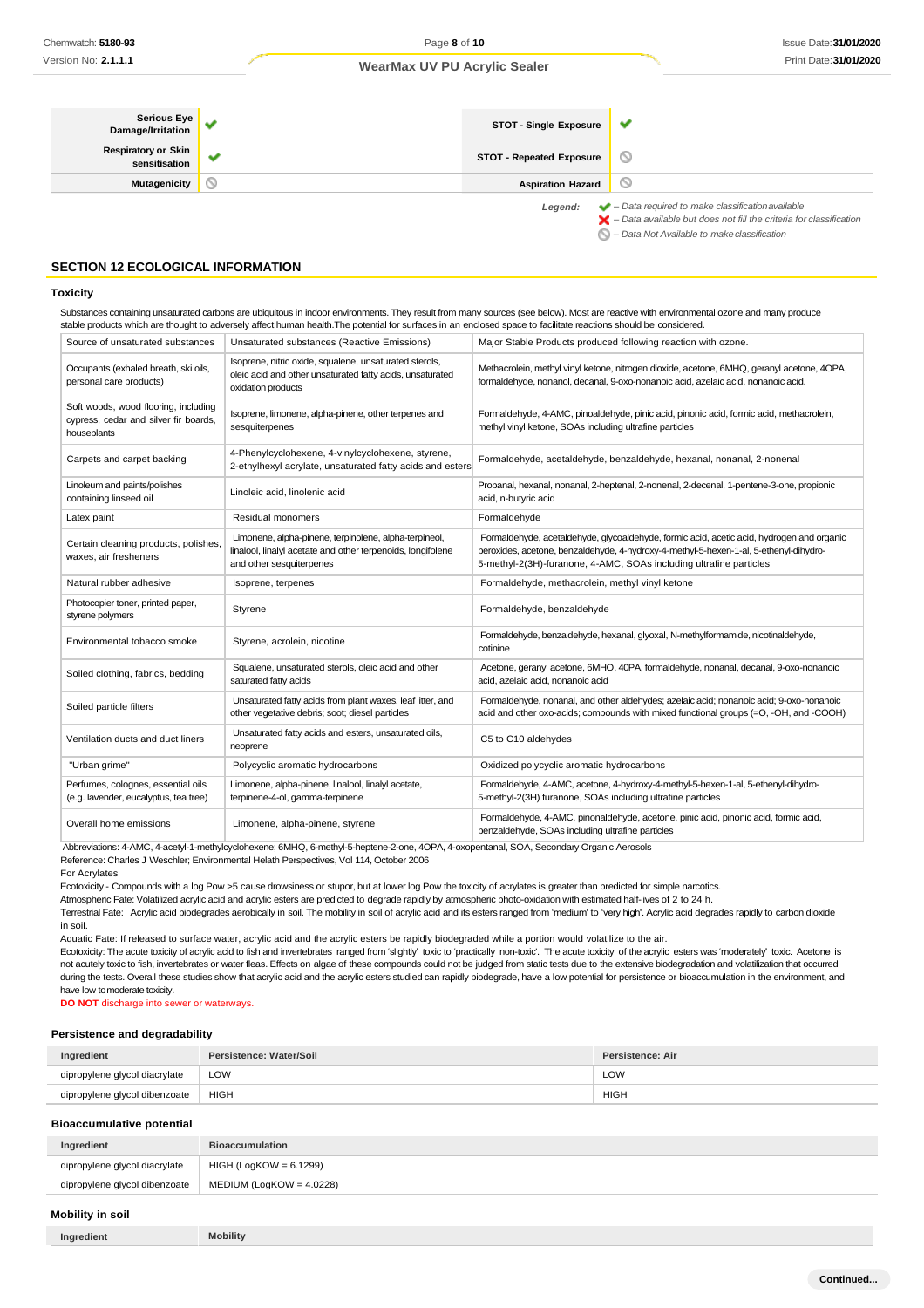dipropylene glycol diacrylate  $\vert$  LOW (KOC = 5396) dipropylene glycol dibenzoate | LOW (KOC = 1845)

#### **SECTION 13 DISPOSAL CONSIDERATIONS**

#### **SECTION 14 TRANSPORT INFORMATION**

#### **Labels Required**

**Marine Pollutant** NO

**Land transport (UN): NOT REGULATED FOR TRANSPORT OF DANGEROUS GOODS**

**Air transport (ICAO-IATA / DGR): NOT REGULATED FOR TRANSPORT OF DANGEROUS GOODS**

**Sea transport (IMDG-Code / GGVSee): NOT REGULATED FOR TRANSPORT OF DANGEROUS GOODS**

### **SECTION 15 REGULATORY INFORMATION**

**Safety, health and environmental regulations / legislation specific for the substance or mixture**

**DIPROPYLENE GLYCOL DIACRYLATE(57472-68-1) IS FOUND ON THE FOLLOWING REGULATORY LISTS** Not Applicable

**DIPROPYLENE GLYCOL DIBENZOATE(27138-31-4) IS FOUND ON THE FOLLOWING REGULATORY LISTS**

Not Applicable

| <b>National Inventory</b>               | <b>Status</b>                                                                                                                                                                            |
|-----------------------------------------|------------------------------------------------------------------------------------------------------------------------------------------------------------------------------------------|
| Australia - AICS                        | Y                                                                                                                                                                                        |
| Canada - DSL                            | Y                                                                                                                                                                                        |
| Canada - NDSL                           | N (dipropylene glycol dibenzoate; dipropylene glycol diacrylate)                                                                                                                         |
| China - IECSC                           | Y                                                                                                                                                                                        |
| Europe - EINEC / ELINCS /<br><b>NLP</b> | Y                                                                                                                                                                                        |
| Japan - ENCS                            | N (dipropylene glycol diacrylate)                                                                                                                                                        |
| Korea - KECI                            | Y                                                                                                                                                                                        |
| New Zealand - NZIoC                     | Y                                                                                                                                                                                        |
| Philippines - PICCS                     | N (dipropylene glycol diacrylate)                                                                                                                                                        |
| USA - TSCA                              | Y                                                                                                                                                                                        |
| Legend:                                 | Y = All ingredients are on the inventory N = Not determined or one or more ingredients are not on the inventory and are not exempt from listing(see specific<br>ingredients in brackets) |

# **SECTION 16 OTHER INFORMATION**

**Other information**

#### **Ingredients with multiple cas numbers**

| Name | <b>S</b> No<br>$\mathbf{v}$ |
|------|-----------------------------|